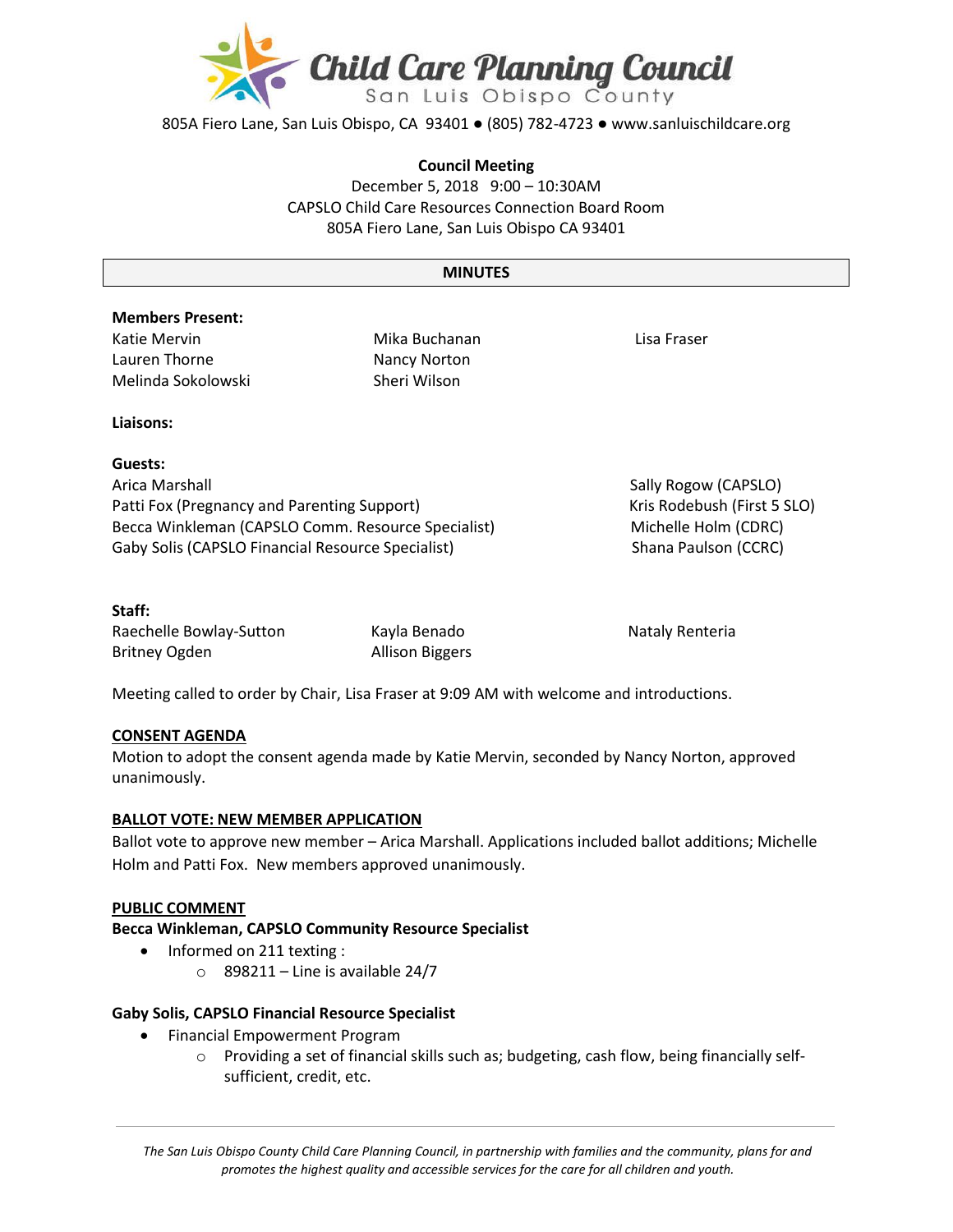# **Sally Rogow, CAPSLO**

Child Care Needs Assessment to be ready

### **Kris Rodebush, First 5 SLO**

- Pediatric Town Hall held on November 7, 2018 at French Hospital
	- $\circ$  58 people in attendance; 24 physicians which 17 of them were local pediatricians
	- o Developing the Help Me Grow program

#### **COUNCIL MEMBER ANNOUNCEMENTS & PROGRAM UPDATES**

## **Nancy Norton, SLOCOE Child Development Programs**

- Struggling with preschool program enrollment throughout the county.
	- o Starting this year with more outreach either through COEtv, Facebook
		- o Lisa Fraser will help connect with The Link
- Currently one position available; Associate Teacher in Atascadero

#### **Mika Buchanan, CAPSLO Child Care Resource Connection**

 Alternative Payment Program has received a \$1.5 million augmentation which will allow them to enroll approximately 225 children off the waiting list. In November, 46 children were enrolled and will continue to enroll families in the upcoming year.

#### **Lauren Thorne, San Luis Obispo County Office of Education**

Literacy program, Read to Me, started in two shelters; ECHO and Prado.

### **Katie Mervin, Cuesta College**

- New grant being implemented and currently enrolling; C-grant.
- Bid for the new north county children's center site goes to the Board tonight.

#### **Sheri Wilson, CAPSLO Child Care Resource Connection**

 $\bullet$  New mandate effective as of July 1<sup>st</sup>. Will be offering an electronic payment option for provider pay.

#### **Melinda Sokolowski, CAPSLO Family Support Services**

 FCSS will be partnering with Sierra Vista to start a dad's group in San Luis Obispo this upcoming January. Group to be held at the Palm Street house in San Luis Obispo.

#### **Patti Fox, Pregnancy and Parenting Support**

- Pregnancy support programs
	- o Website locations

#### **Lisa Fraser, Center for Family Strengthening**

- Parent education resource through Parent Connection. Classes in the parent education resource require no qualifications or eligibility.
- Family advocates are helping keep the families connected to resources in the North County Middle Schools, Cambria, Judkins, Mesa, and Los Osos.
- Office of Child Abuse Prevention has a new grant opportunity to create a countywide child abuse prevention plan. Coordinated and funded by the office of Child Abuse Prevention organized by Strategies 2.0. Center for Family Strengthening to present at Council.